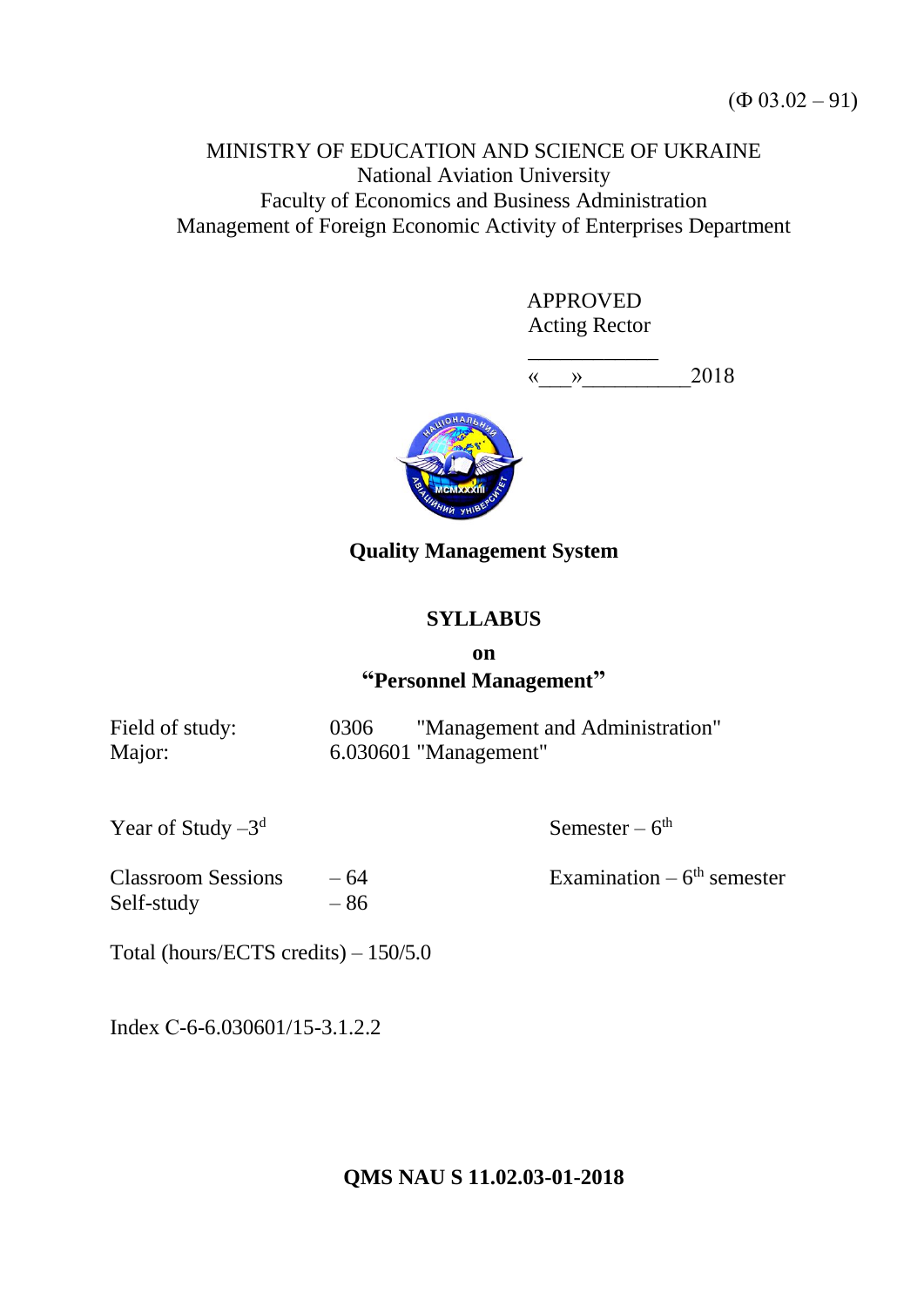|  | Quality Management System.<br><b>SYLLABUS</b><br>on | Document<br>code | <b>OMS NAU</b><br>S 11.02.03-01-2018 |
|--|-----------------------------------------------------|------------------|--------------------------------------|
|  | "Personnel Management"                              | Page 2 of 7      |                                      |

The Syllabus on "Personnel Management" is based on the educational and professional program Bachelor Curriculum № CB-6-6.030601/15 for major 6.030601 "Management" and correspondent normative documents.

Developed by:

Associate Professor of the Management of Foreign Economic Activity of Enterprises Department G. Gurina

Associate Professor of the Management of Foreign Economic Activity of Enterprises Department \_\_\_\_\_\_\_\_\_\_\_\_\_\_\_\_\_\_O. Kyrylenko

Discussed and approved by the Graduate Department for Major 6.030601 "Management" – Management of Foreign Economic Activity of Enterprises Department, Minutes No \_\_\_ of "\_\_\_\_" \_\_\_\_\_\_\_ 2017.

Head of the Department **Exercise 2.1** O.Ilienko

The Syllabus discussed and approved by the Scientific-Methodological-Editorial Board of the Educational and Research Institute of Economics and Management, Minutes No of "\_\_\_ "  $\frac{2017.}{\frac{2017}{201}}$ 

Head of the SMEB A. Tofanchuk

AGREED Director of the Educational and Research Institute of Economics and Management \_\_\_\_\_\_\_\_\_\_\_\_\_\_\_ S. Petrovska

 $\langle \langle \rangle \rangle$  2017

Director of the Center of Advanced Technologies \_\_\_\_\_\_\_\_\_\_\_\_ V. Kazak

Document level – 3b The planned term between the revisions  $-1$  year **Master copy**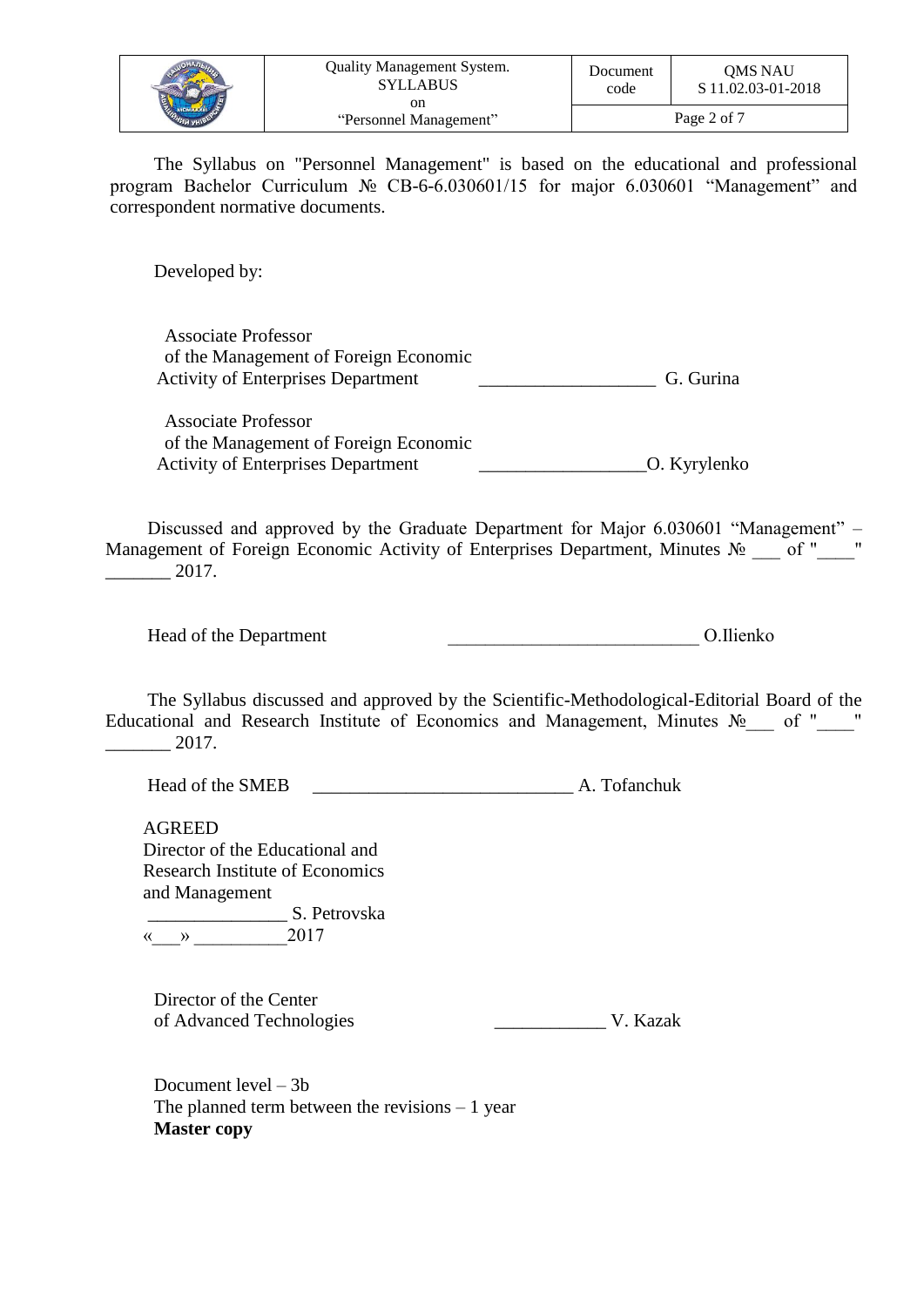|  | <b>Quality Management System.</b><br><b>SYLLABUS</b><br>on | Document<br>code | <b>OMS NAU</b><br>S 11.02.03-01-2018 |
|--|------------------------------------------------------------|------------------|--------------------------------------|
|  | "Personnel Management"                                     | Page 3 of 7      |                                      |

### **1. EXPLANATORY NOTE**

The curriculum of the discipline "Human Resources Management" was developed on the basis of "Methodological Instructions for the Development and Design of Training and Work Curriculum Programs of the disciplines", introduced by the order of 16.06.2015. №37 / pp.

This discipline "Human Resources Management" occupies an important place in the system of economic education and is one of the main disciplines in the training of specialists in the direction.

The purpose of teaching the discipline "Human Resources Management" is to give students the knowledge of the theoretical foundations of human resources management and the practical ability to apply effective methods of forming per-sonal management at a particular enterprise.

The tasks of studying the discipline are:

substantiation of the strategy and tactics of enterprise development,

substantiation and testing of optimal managerial decisions,

team building and personnel development management.

As a result of studying this discipline student must:

Know

the basic principles and principles of personnel management,

methods of staff assessment and human resources forecasting,

principles and methods of providing firms with personnel,

the basic requirements for the formation of personnel and social policy of firms,

Be able:

to define the functions of the personnel management service in accordance with the functions of the enterprise, to determine the quantitative and qualitative composition of the personnel of the personnel management

services in accordance with the functions performed, to determine the current and future need for personnel,

apply effective methods of forming personnel management at a particular enterprise.

The educational material of the discipline is structured on a modular basis and consists of two classical training modules namely:

Training module №1 "Fundamentals of personnel management of the organization".

Training module number 2 "Formation of staff and personnel development management", each of which is a logically complete, relatively independent, integral part of the academic discipline, the mastering of which involves modular control work and analysis of the results of its implementation.

The discipline "Human Resources Management" is based on the knowledge of such disciplines as "State and Regional Management", "International Economic Relations" and is the basis for studying such disciplines as: "Modeling of Management Solutions", "Office Management".

#### **2. CONTENT OF THE DISCIPLINE**

#### **2.1 MODULE № 1 "FUNDAMENTALS OF PERSONNEL MANAGEMENT OF ORGANIZATION" Topic 2.1.1 Personnel management system in management of organizations.**

Trends in personnel management of successful companies. Systems approach to management of staff of the organization. Stages of historical development of human resource management. Analysis of modern concepts and theories of human resource management.

Personnel management as a specific function. Meaning of "human resources", "staff", "working capacity". Systems approach to HR management in an organization. Stages of historical development of human resource management. Analysis of modern concepts and theories of human resource management.

**Topic 2.1.2 Human Resource Management as a social system.** Typical personality traits associated with his/her behavior in an organization. The concept of personality. Value orientations of employee. Classification of personnel by category and their characteristics. The number and structure of the staff. Requirements for professional qualification of employees. Expertise and competence of the employee.

Concept of personality. Value orientations of employee. Individuum and idividuality: common and different of personnel. Classification of personnel by category and their characteristics: production staff (employees) and management (employees), content of their functions and major categories in organizations of different areas. Value and meaning of "occupation", "profession", "expertise", "position". Requirements for professional qualification of employees. Professional competence and professional competence.

**Topic 2.1.3 HR policy and HR strategy of organization.** The concept and importance of personnel policy in the organization. Classification of types of personnel policy by the main features. The content of personnel policies at different stages of life cycle of the organization. The essence of strategy of human resource management. Main types of HR strategy. Interconnection of the development strategy of organization, HR strategy and HR policy.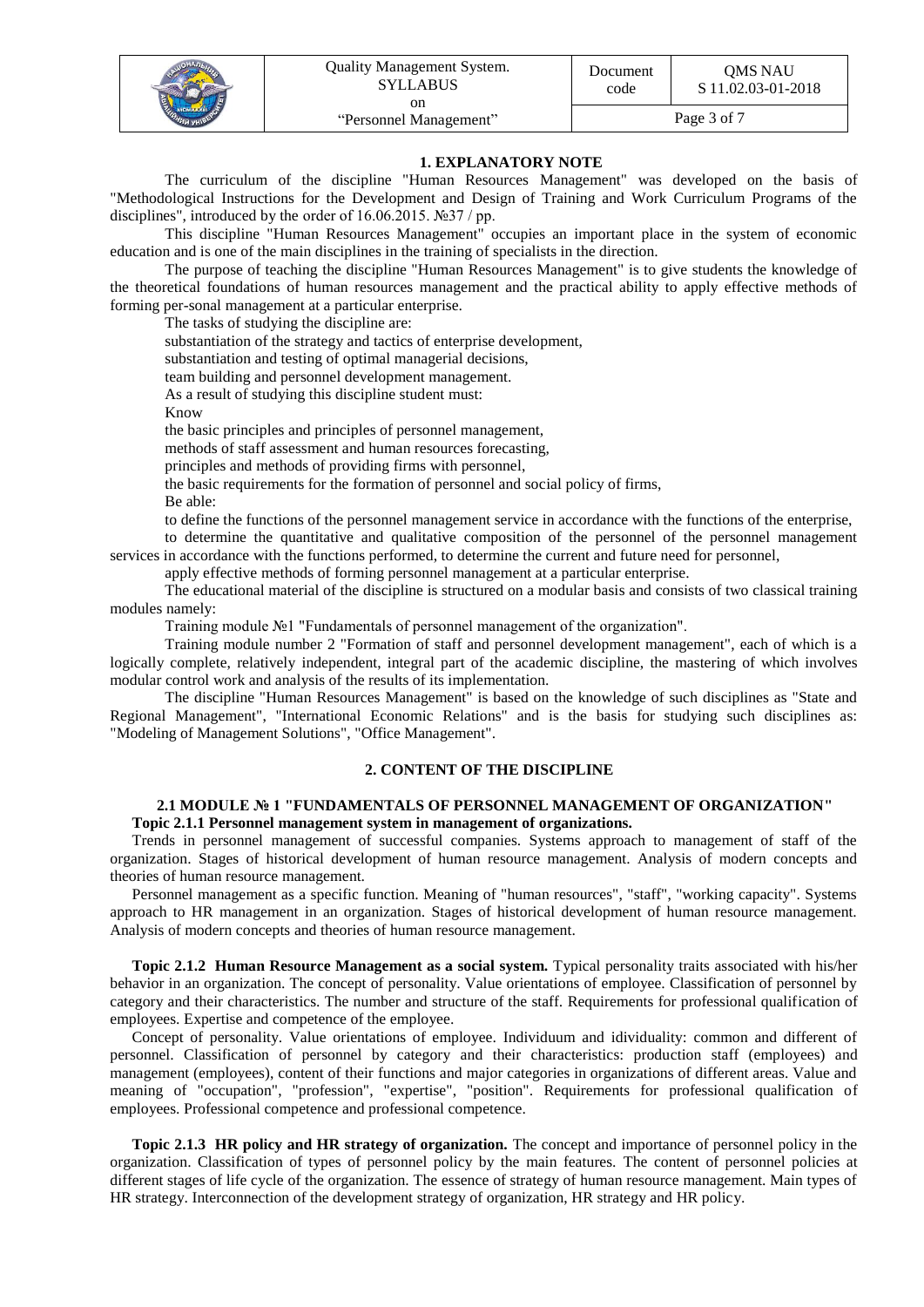|  | <b>Quality Management System.</b><br><b>SYLLABUS</b> | Document<br>code | <b>OMS NAU</b><br>S 11.02.03-01-2018 |
|--|------------------------------------------------------|------------------|--------------------------------------|
|  | on<br>"Personnel Management"                         |                  | Page 4 of 7                          |

Concept and importance of personnel policy in the organization. Factors influencing personnel policy and conditions of its realization. Classification of types of personnel policy for the main features. Stages of development (design) of personnel policies and their contents: regulation, programming and monitoring staff. The legal framework for the implementation of modern personnel policy (content and contradiction).

**Topic 2.1.4 Organization and functions of HR.** Purpose and role of HR in modern organizations. The main functions and responsibilities of personnel department. Roles and functions of HR manager in the organization of personnel department.

Essence of the strategy of human resource management. Mechanism of the development and implementation of HR strategies. Main types of HR strategy. Relationship of the development strategy of the organization, HR strategy and HR policies.

**Topic 2.1.5 Personnel planning in organizations.** Concept of workforce planning. Purpose and objectives of staff planning at the facility. Types of planning. The concept of personnel marketing and its functions. Methods for determining the staffing needs of the enterprise. Characteristics of personnel planning methods. Planning staff by job categories.

Purpose and role of HR in modern organizations. State, problems and trends of the personnel services. Main functions and responsibilities of HR department. Status, organizational structure and principles of separation of powers between HR practitioners.

**Topic 2.1.6 Organizing recruitment and selection of staff**. Content of the process of recruitment and hiring of employees. Main sources of information about job vacancies. Determination of vacancies. Formation of requirements for applicants.

Concept of workforce planning. The purpose and objectives of the planning staff at the enterprise. Types of planning: strategic, tactical, operational (current). Methods for determining the staffing needs of the enterprise. Characteristics of methods of staff planning.

**Topic 2.1.7 Involving staff. Role of recruitment agencies**. Orientation and models and methods of selecting employees. Criteria for selection of employees. General procedures for hiring staff in organizations. Types of interviews. Analysis and evaluation of individual differences of applicants, their comparison.

Content of the process of recruitment and hiring of employees. Main sources of information about job vacancies. Formation of requirements for applicants. Engaging staff: creation of a database of qualified candidates for selection. Characteristics of sources to attract candidates. Role of recruitment agencies. Vocational guidance and vocational work. Models and methods of selecting employees. Criteria for selection of employees. Stages of recruitment. Test. The decision to hire.

**Topic 2.1.8 Working adaptation and its types.** Employment rate adaptation and factors that contribute. Steering and educational role of the manager and HR manager.

Working adaptation and its types: organizational, social, psychological, occupational, and physiological. Primary and secondary adaptation. Entry and integration.

#### **Module № 2 "Formation of collective and management of personnel development"**

**Topic 2.2.1 Formation of the team of organization.** Team as a social group. Signs of the team. Features of team and its variants in the organization. Role of a manager and HR manager in the formation of team. Signs of the team. Principles and process steps in the creation of the team. Formal and informal structure of the workforce.

Team as a social group. Signs of team: unity of purpose, conventional separation, organizational and territorial cohesion. Features of team and its variants in the organization. Role of the manager and the HR manager in formation of the team. Types of staff structures: functional, professional qualifications, socio-demographic, age, sociopsychological, social-class. Team as the highest form of internal organization of the group.

**Topic 2.2.2 Solidarity and social development of team.** Team cohesion: nature and stage. Teams united, fragmented and disconnected. Factors affecting the cohesion of the team. Team and collective: similar and different.

Team cohesion: nature and stages. Features of HR at the stages of development team. Teams united, fragmented and disconnected. Factors affecting cohesion of the team. Concept of team and teamwork in personnel management. The team and the collective: different and similar.

**Topic 2.2.3 Social and psychological characteristics of the team as an object control.** Psychological compatibility of team members and factors causing it. Social role of the individual. Essence and importance of the social group.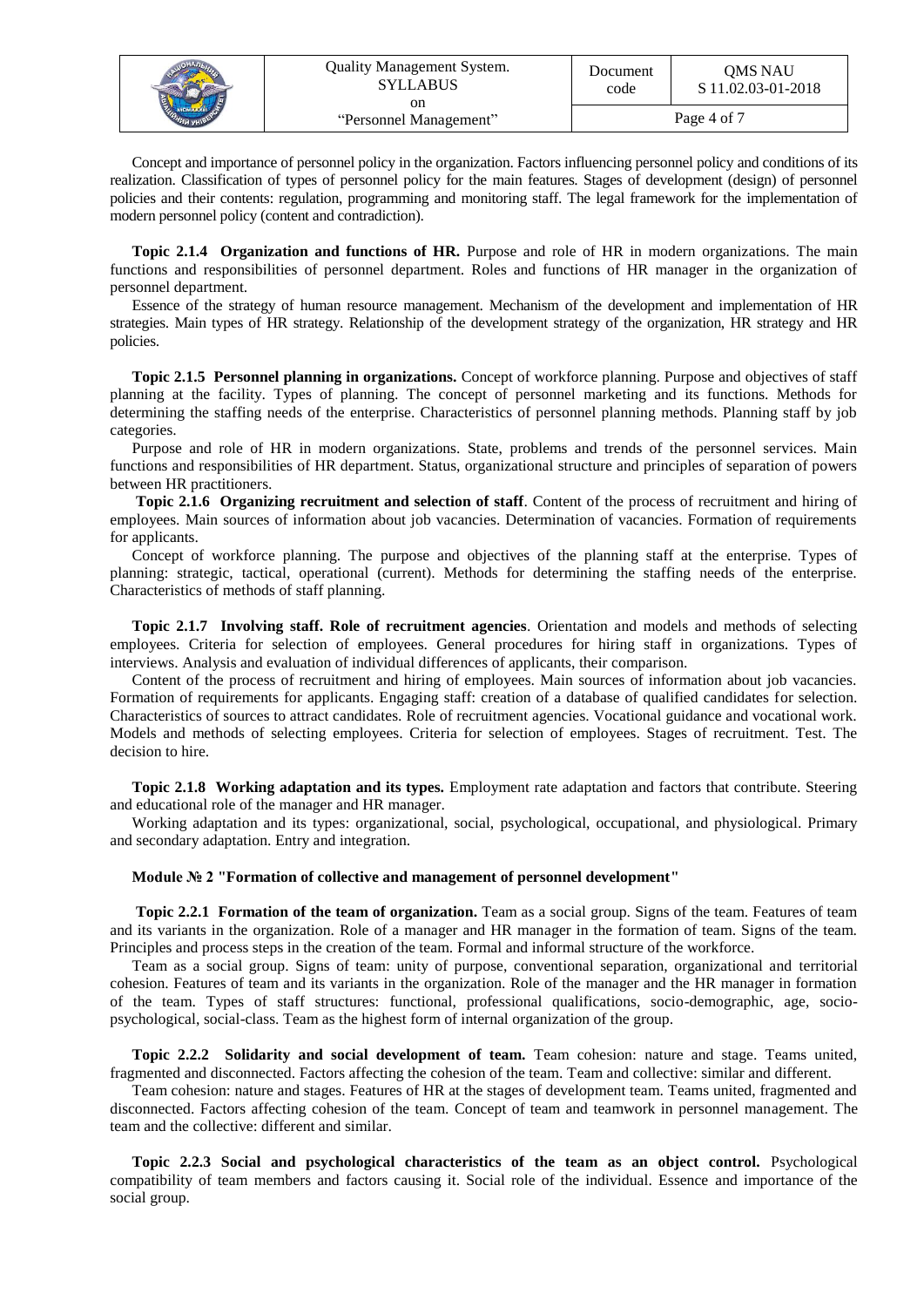|  | <b>Quality Management System.</b><br>SYLLABUS<br>on | Document<br>code | <b>OMS NAU</b><br>S 11.02.03-01-2018 |
|--|-----------------------------------------------------|------------------|--------------------------------------|
|  | "Personnel Management"                              |                  | Page 5 of 7                          |

Social and psychological characteristics of the team as a control object. Psychological compatibility of team members and factors causing it. Social role of the individual. Requirements for psychological qualities of employees and managers of modern organizations. Essence and importance of the social group. Content stages of project development, approval and implementation of plan for social development. Description of the main sections and documentary representation. Methods of gathering social information.

**Topic 2.2.4 Evaluation of staff in the organization.** Evaluation of staff in modern organizations. Essence and types of personnel evaluation purposes. Criteria and methods for evaluating staff. Basic principles of effective business evaluation of staff. Methods for evaluating managers. Criteria for evaluation and types of business leaders. Performance evaluation of different categories of managers. The main criteria of evaluation of specialists. Staff attestation. Organization and procedure for certification of personnel. Using the results of personnel certification.

Evaluation of staff in modern organizations. Essence and types of personnel evaluation purposes. Criteria and methods for evaluating staff. Qualitative, quantitative and combined methods of evaluation of business employees. Basic principles of effective business staff evaluation. Evaluation of the quality of different categories of personnel. Purpose and content of the Examination Board. Organization and procedure for certification of personnel. Documentation accompanying certification. Using the results of certification of personnel.

**Topic 2.2.5 Managing personnel development and movement.** General and professional development. Essence and tasks of professional development of staff. Identifying and analysis of needs of the staff. Training. Program training. Concept of working careers and career growth. Models of career. Management of mobility of personnel. Planning and preparation of personnel reserve.

General and professional development. Essence and tasks of professional development of staff. Training. Program training. Postgraduate and secondary education. Internships. Meaning of "self-education", "self-development". Prospects for professional development in Ukraine. The concept of working careers and career growth. Factors that determine direction and speed of a career.

**Topic 2.2.6 Managing staff release.** Causes and factors of personnel release. The procedure for dismissal. Social guarantees. Features of the employee to retire as a form of release. Management turnover and the factors that cause them. Development of measures to regulate the turnover of staff. Managing quality of work life of employees of the organization. Safety management personnel.

Causes and factors of the release of personnel. Procedure for dismissal. Social and operations criteria for selecting employees for dismissal. Social guarantees. Features of the employee to retire as a form of release. Management turnover and factors that cause them. Absolute and relative levels.

Typical violations of labor and executive discipline, their causes. Accidents. Disciplinary influence. Management of work life quality of employees of the organization. Management of personnel safety: safety and health of workers in the organization. Preventive and control measures in personnel management in the enterprise.

**Topic 2.2.7 Social partnership in the organization.** Social partnership as a means of reconciling the interests of employers and employees. The mechanism of functioning of the system of social partnership. Collective agreement as a means of strengthening social partnership. Regulation of industrial relations in the organization.

Social partnership as a means of reconciling interests of employers and employees. Mechanism of social partnership system functioning: functions and objectives, legal framework. Interests of employers and workers commonality and divergence, and probability of conflict escalation. Regulation of industrial relations in the organization. NGOs. The role of the trade union organization representing the interests of employees.

**Topic 2.2.8 Effectiveness of human resource management.** The system of economic, social, and organizational performance management of staff. Performance measures of HR management. A comprehensive evaluation of the effectiveness of HR management. The interdependence of enterprise efficiency and staff performance. Performance evaluation ofHR department effectiveness.

System of economic, social, and organizational performance HR: nature and content. Performance measures of HR management. Comprehensive evaluation of HR management effectiveness: nature, advantages and disadvantages in application. Methods for evaluating effectiveness of the work of staff. Interdependence of enterprise efficiency and performance of staff. Performance evaluation of the HR department effectiveness. The effectiveness of personnel costs.

#### **3. BASIC CONCEPTS OF GUIDANCE ON THE SUBJECT 3.1. List of references Basic literature**

3.1.1. Балабанова Л.В. Управління персоналом:навч. посіб. / Л.В. Балабанова, О.В. Сардак. -К.: ВД «Професіонал», 2006.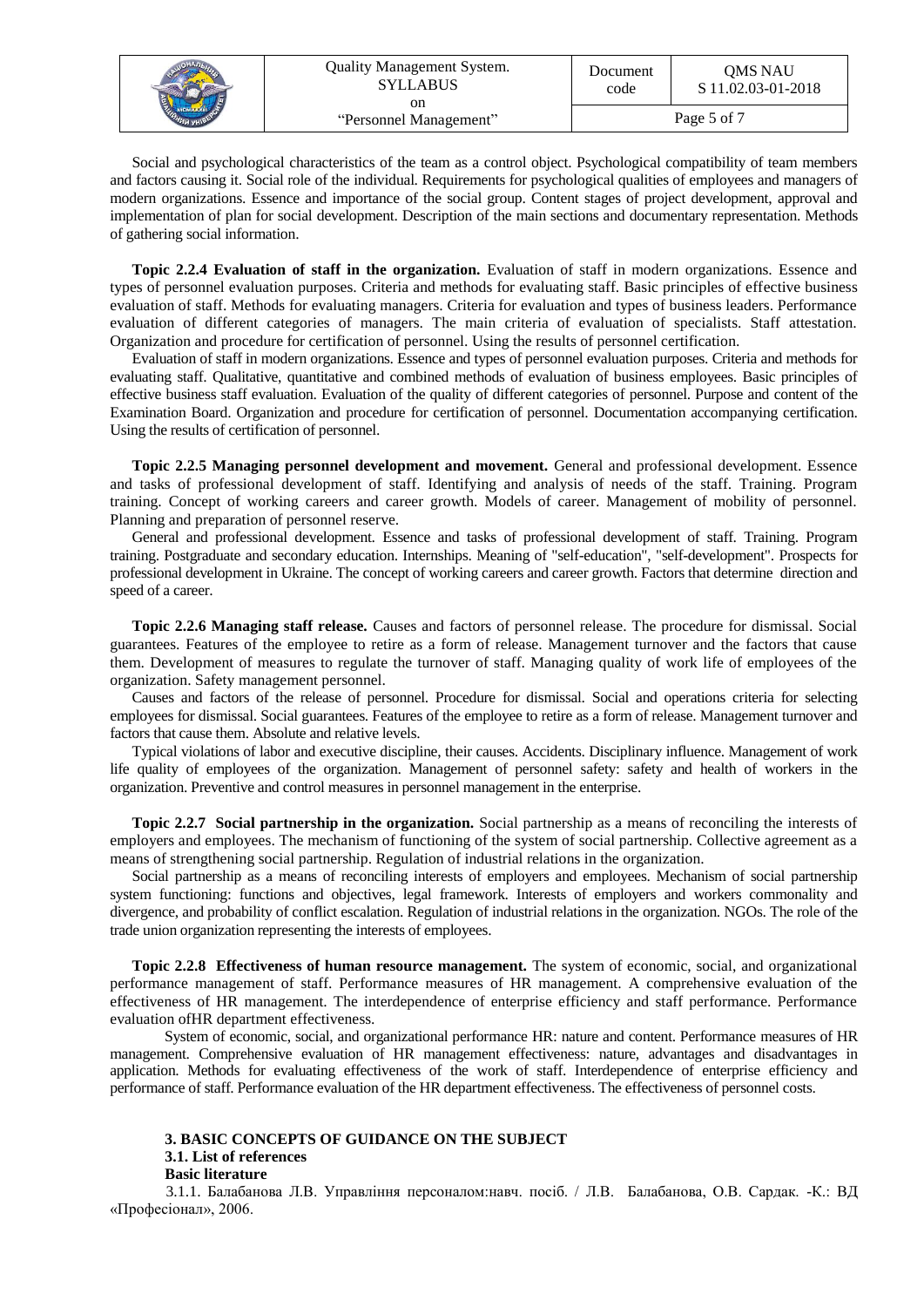|  | Quality Management System.<br><b>SYLLABUS</b><br>on | Document<br>code | OMS NAU<br>S 11.02.03-01-2018 |
|--|-----------------------------------------------------|------------------|-------------------------------|
|  | "Personnel Management"                              |                  | Page 6 of 7                   |

3.1.2. Жуковська В.М. Управління персоналом. Практикум : навч. посіб. / В.М. Жуковська, Ї.П. Миколайчук. - К.: Київ. нац. торг.-екон. ун-т, 2008. - 293 с.

3.1.3. Михайлова Л.І. Управління персоналом: навчальний посібник / МОН.– Київ: Центр учбової літератури, 2007.– 248с.

3.1.4. Савельева B.C. Управління персоналом : навч. посіб. / B.C. Савельева, Єськов О.Л. - К. : ВД «Професіонал», 2005. - 336 с.

3.1.5.Хміль Ф.І. Управління персоналом : підручник / Ф.І. Хміль. - К. : Академвидав, 2006. - 606 с.

#### **3.2 Additional literature**

[3.2.1. Беляцкий Н.П. Управление человеческими ресурсами \(HRM\):учебно-методическое пособие.–](http://www.lib.nau.edu.ua/search/Details.aspx?id=153566&lang=uk-UA) Минск: [ФУ Аинформ,](http://www.lib.nau.edu.ua/search/Details.aspx?id=153566&lang=uk-UA) 2006.–320с.

3.2.2. [Виноградський М.Д., Виноградська А.М., Шканова О.М. Організація праці менеджера:](http://www.lib.nau.edu.ua/search/Details.aspx?id=225980&lang=uk-UA)  навчальний посібник/ [МОН; Київський економічний інститут менеджменту.](http://www.lib.nau.edu.ua/search/Details.aspx?id=225980&lang=uk-UA) –Київ: Кондор, 2010.– 413с.

3.2.3. [Доброзорова О.В., Осадчук І.В. Організація праці менеджера: навчальний посібник/](http://www.lib.nau.edu.ua/search/Details.aspx?id=209775&lang=uk-UA) МОН. – Київ: [Кондор,](http://www.lib.nau.edu.ua/search/Details.aspx?id=209775&lang=uk-UA) 2009.– 502с.

3.2.4 [Коваленко М.А., Грузнов І.І., Сухомлин Л.Є. Менеджмент трудової активності працівників](http://www.lib.nau.edu.ua/search/Details.aspx?id=191882&lang=uk-UA)  [підприємства: навчальний посібник/](http://www.lib.nau.edu.ua/search/Details.aspx?id=191882&lang=uk-UA) МОН. – Херсон: Олди-плюс, 2006.–288с.: іл.

3.2.5. Крушельницька О.В., Мельничук Д.П. Управління персоналом: навчальний посібник/ МОН – 2-е вид., перероб. й доп. – Київ: Кондор, 2006.–308с.

3.2.6. Сладкевич В.П., Чернявський А.Д. Сучасний менеджмент організацій: навчальний посібник/ МОН.–Київ: МАУП, 2007.– 488с.